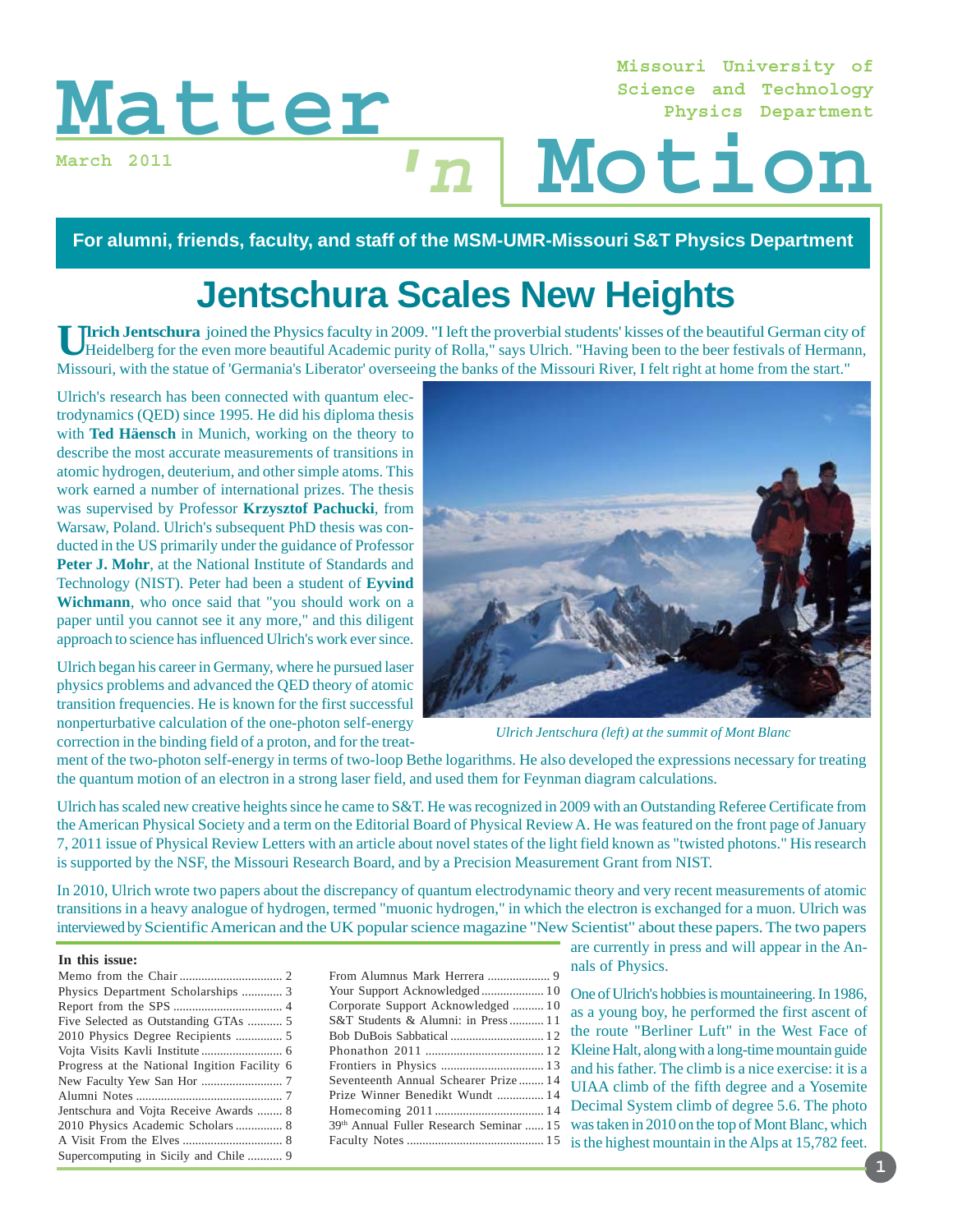### **Matter 'n Motion March 2011**

# **Memo from the Chair**

This year promises many changes at Missouri S&T. After taking<br>an extended leave in December 2010 to care for his wife, **Sherry**, who was diagnosed with cancer, University of Missouri President **Gary Forsee** announced his immediate resignation in January 2011. Later in January, at his State of the University address Chancellor **John F. Carney** III announced that he will step down in August 2011 in order to spend more time with his children and grandchildren. In his six years at Missouri S&T Chancellor Carney oversaw tremendous changes in the university including a name change, administrative restructuring, dramatic enrollment increases, and increasing emphasis on private financial support in times of diminishing state support for higher education. You may recall that in last year's memo from the chair the discussion was dominated by the uncertain economic climate and shrinking state support for higher education. We are indebted to these gentlemen for their leadership in difficult times, and their departure leaves us with many challenges.

As I have had to inform you each of the last two years, this year's economic news for the University is not positive. The governor has targeted a reduction of 7% in state support for higher education for FY2012. The only silver lining here is that the reduction was anticipated to be 10-15%, with some estimates as high as 25%. Nonetheless, we will continue to face declining resources in the face of increasing enrollment. Enrollment has increased approximately 30% over the last 6 years, and the total enrollment now exceeds 7,000. While this increase has softened the impact of reductions in state appropriations, it has also put significant strain on the departments to accommodate more students while providing the same high quality educational experience Missouri S&T is known for. The University is now very close to, or perhaps exceeding, enrollment capacity. This is particularly true for the engineering disciplines. Any additional enrollment growth will be in smaller departments and in the graduate programs.

In the spirit of never letting a crisis go to waste, I believe this presents our department with an opportunity to grow both our undergraduate and graduate physics programs. This year the combined enrollment in our B.S., M.S., and Ph.D. programs exceeds 100. Our incoming freshman class last fall was a robust 19 with an average ACT score of better than 30, and the incoming class for Fall 2011 promises to be as large and as strong. We are delighted to be able to attract these talented students, and we look forward to the challenges they present and the bright future they represent. Your generous donations to the department are largely responsible for our ability to attract students of such high quality, and our ability to continue to grow and maintain the quality of our program depends on your continued generosity.

In addition to a growing student population, we are happy to welcome Prof. **Yew San Hor** to the department. Prof. Hor is a condensed matter experimentalist specializing in the growth and characterization of exotic new materials. He and his wife, **Phaik** **Kean** (P.K.) and two children, **Visakha** (Veve) and **Sudatta** (Tata), joined us in August 2010 from Princeton University. Read more about Prof. Hor elsewhere in this edition of Matter 'n Motion.

In the fall, we dedicated the **Jon T. Schneeberger** and **Fred C. Schneeberger** laboratories in recognition of a gift made by the estate of Jon T. Schneeberger in memory of his father Fred C. Schneeberger (General Science '25). This gift allowed us to make much needed replacements and upgrades of our undergraduate laboratories. Support for laboratory equipment continues to be a major need in the department since the University does not provide any money for upgrades or repairs.

Even in difficult times, our students and faculty continue to excel. Profs. **Ulrich Jentschura** and **Thomas Vojta** were two of only ten faculty members to receive the 2010 Missouri S&T Faculty Research Award. In addition, Prof. **Greg Story** received a 2010 Committee for Effective Teaching Outstanding Teaching Award, and Profs. **Paul Parris** and **Dan Waddill** received Outstanding Teaching Commendations. Approximately two-thirds of our graduating seniors graduated with honors, and **Thomas Schmit** graduated with a perfect 4.0. Our graduates continue to be accepted into first rate graduate programs, and those who choose to seek employment rather than graduate school admission have been overwhelmingly successful. The same can be said for our graduate students. These and more stories of student and faculty accomplishments can be found elsewhere in this newsletter.

I will close as I did last year. I would like to thank all of you for your continued support. The department remains a vital and thriving unit despite difficult times. This is primarily due to the quality and dedication of our faculty, students, staff, and alumni. I hope that in these troubled financial times we can continue to count on the generous support of our alumni. It is clear that the department's ability to provide a quality education to our students would be hampered without your dedication and support.

*– Dan Waddill*

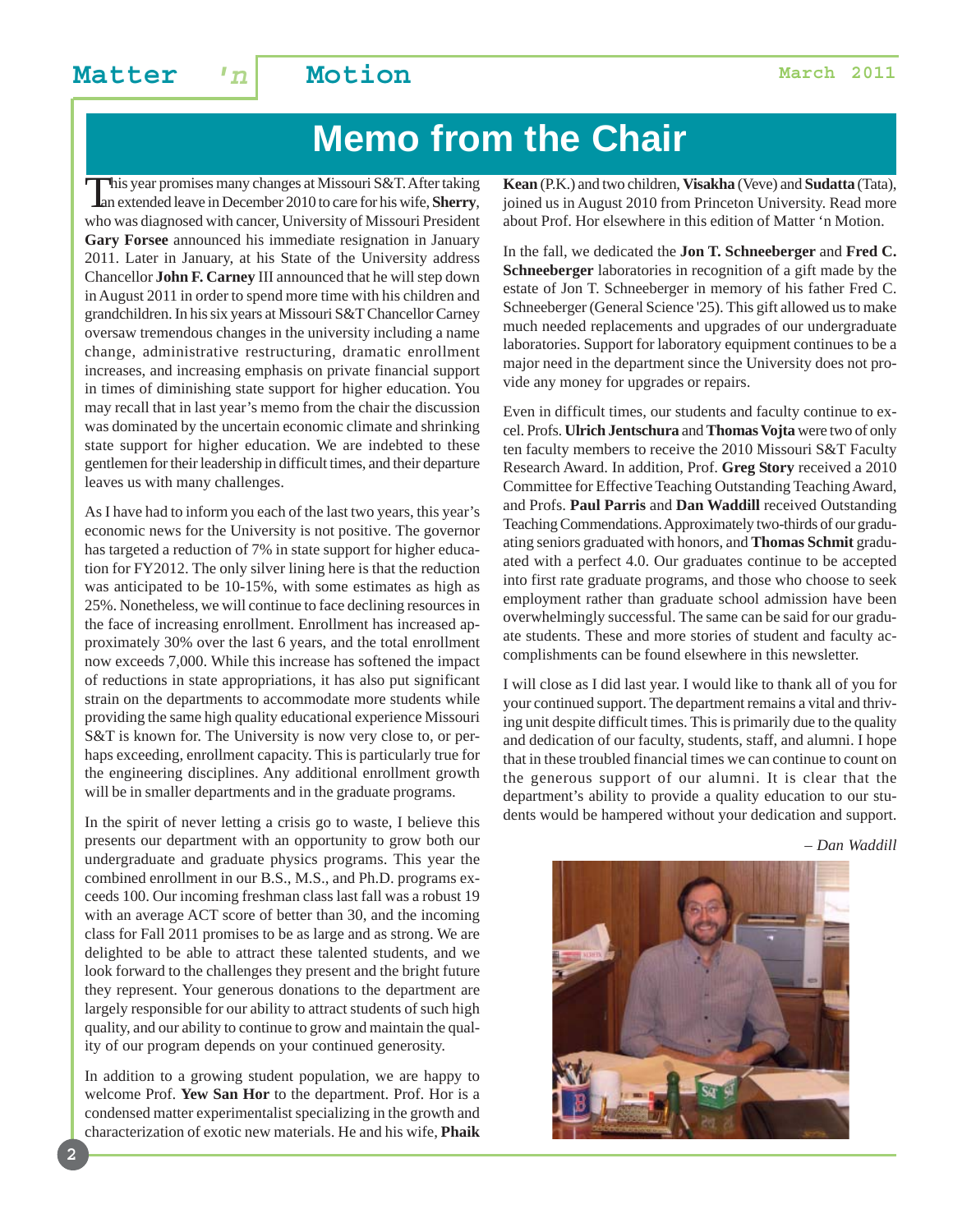### **Physics Department Awards 2010-2011 Scholarships and Fellowships**

The following scholarships have been endowed through the generous gifts of the friends of the Missouri S&T Physics Department.<br>Please contact the Physics Department if you would like to add to the endowment fund of these s establish a new one.

Recipients of the *Harold Q Fuller Scholarship-Loan* were **Kenneth Smith**, of Florissant, Missouri, **Jesse Hoemann**, of Washington, Missouri, and **Adam Farquhar**, of St. Louis, Missouri. The \$1,300 scholarship-loan was endowed by the late Dr. **Harold Q Fuller**, chair of the Physics Department from 1948 to 1970 and former Dean of the College of Arts and Sciences, to recognize outstanding achievements among juniors and seniors in physics. One quarter of the scholarship is an interest-free loan that students begin to repay when they start their first jobs.

The recipient of the *Burke H. Miller Memorial Scholarship* was **David Dotson**, of Florissant, Missouri. This \$1000 endowed scholarship was established by the Miller family to commemorate the academic achievements of their son, Burke, who graduated with a bachelor's degree in physics in 1969 and later died during the Vietnam War. The award is for promising and dedicated students in physics.

**Amanda McBee** of Kansas City, Missouri, **Kurt Konyalioglu**, of Overland Park, Kansas, and **Aaron Viets**, of Excelsior Springs, Missouri, were awarded the \$1000 *Ed and Mary Sue Sickafus Endowed Scholarship/Fellowship*, established by **Ed** (BS '55, MS '56) and **Mary Sue Sickafus** in conjunction with the Ford Motor Company and awarded to physics students on the basis of their performance at Missouri S&T.

**Thomas Schmit**, of Naperville, Illinois, and **Christopher Svoboda**, of Kansas City, Missouri received the *Leon E. Woodman Memorial Scholarship*. This \$1000 scholarship was established by the Woodman family in honor of Dr. **L. E. Woodman**, Chair of the Physics Department from 1919 to 1948. It is offered to students in physics who are of good moral character, maintain a satisfactory grade point average, and are in financial need.

The *Richard W. Hannum Endowed Development Fund* was established through a bequest by **Richard Hannum** (PhD '66). The fund is currently used to provide scholarships for outstanding students in Physics. **Thomas White**, of St. Louis, Missouri received the \$1000 Hannum Scholarship for 2010-2011.

The *Richard Anderson Scholarship Fund* is an endowment established in memory of Dr. **Richard Anderson**. **Dan Franklin**, of St. Louis, Missouri received the \$1000 Anderson Scholarship for 2010-2011.

The department also awards *Physics Scholarships for Academic Access*, funded by a group of alumni and faculty donors. These are need-based awards to Missouri resident students in physics. Last year this \$1000 scholarship was awarded to **Sarah Wiese**, of St. Louis, Missouri.

In addition to endowed scholarships, which are usually awarded to juniors and seniors, the department awards special *Physics Department Scholarships*, funded from the annual phonathon, to students who earn a grade point average of 3.5 or higher. This past year, department scholarships of \$1000 were awarded to **Matthew Callaway**, of Jefferson City, Missouri, **Patrick Chipman**, of Steelville, Missouri, **Carolyn Renee Johnson**, of Lees Summit, Missouri, **Benjamin Knapp**, of Columbia, Missouri, **Jonathan Mulcahy-Stanislawczyk**, of Wildwood, Missouri, **Thanh Nguyen**, of Webb City, Missouri, **Nicholas Parmley**, of Springfield, Missouri, **Scott Richardt**, of Farmington, Missouri, **Laura Sisken**, of West Lafayette, Indiana, **Sam Stephens**, of Richland, Missouri, and **Spencer Templeton**, of Wildwood, Missouri.

### **Endowments: Gifts that Continue to Give**

any generous donors have found that creating an endowment, a fund established with cash, securities or other assets which provides income in perpetuity, offers a significant, long-term impact on Missouri S&T. Endowments can be unrestricted or restricted for a specific purpose such as scholarships, department programs, faculty support, etc. Endowments can be started with as little as \$15,000 and additional funds can be added at any time in the future.

The Missouri S&T Physics Department has several donors that have been adding to their endowment for several years, including endowments established by **Ed** and **Mary Sue Sickafus**, and by the estates of **Richard Anderson** and **Richard Hannum**.

The ongoing nature of an endowment provides a way to support your alma mater and give them the financial strength to do things that might not otherwise be possible. If you want to learn more about the Missouri S&T endowment program and how you can participate, please call 1-800-392-4112, or e-mail *giving@mst.edu*.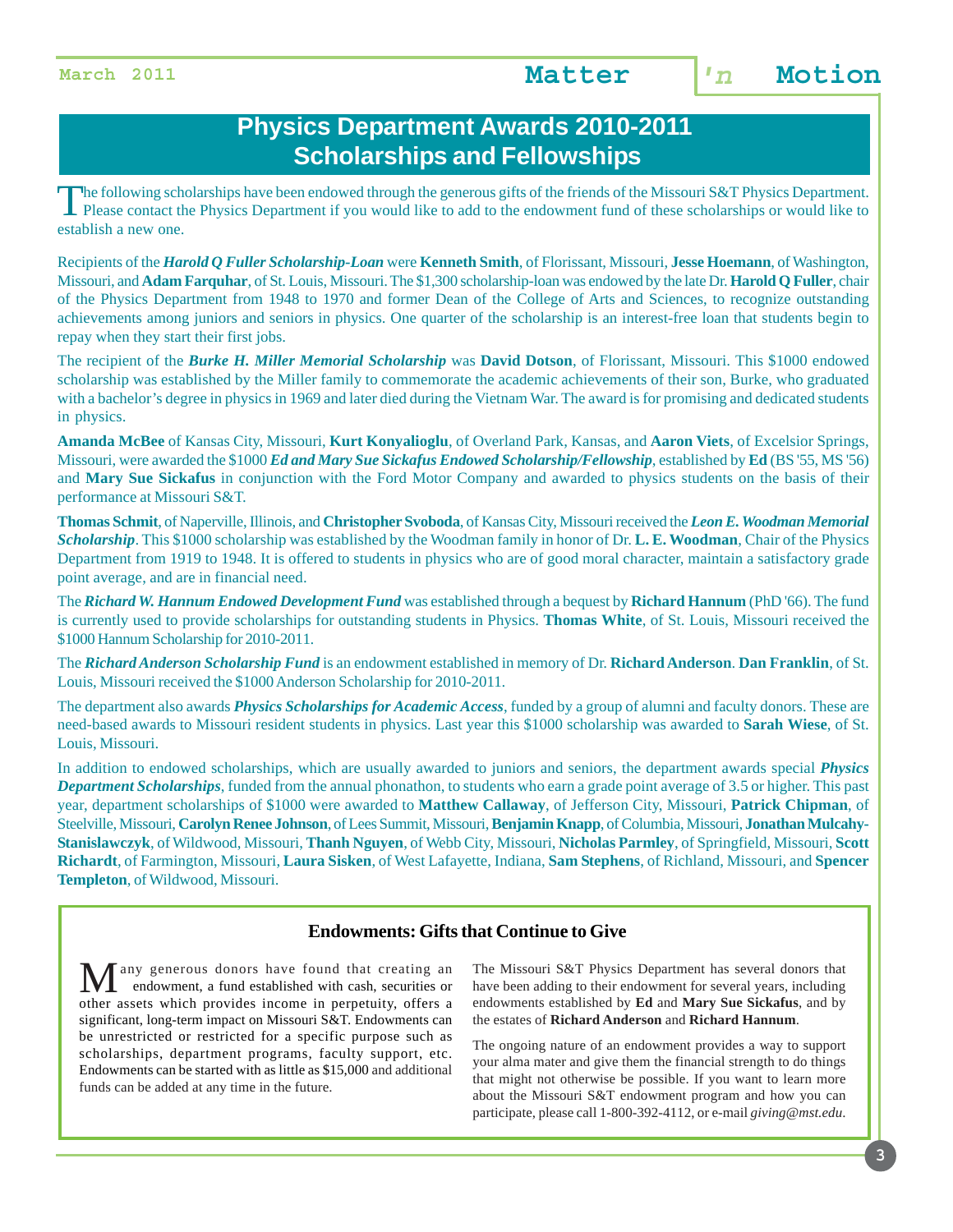### **Matter**  $n \mid$  **Motion Matter March 2011**

# **Report from the SPS**

The Missouri S&T chapter of the Society of Physics Students<br>was busier than ever in 2010. At the beginning of the Fall<br>semester we elected new officers: president Tom Schmit, vice semester we elected new officers: president **Tom Schmit**, vice president **Jesse (Halo) Hoemann**, secretary **Laura Sisken**, and treasurer **Adam Farquhar**. Thanks to Laura, our web site (http:// web.mst.edu/~sps) now has some content more recent than 2006!

Tom's first act as president was to appoint **Erin Davis** to a new position as Event Coordinator, with **Trevor Knoblauch** assisting to plan speakers for meetings. Our first speaker for the fall was S&T's Dr. **David Rogers**, who described "The race to build the atomic bomb." You can see Dr. Rogers' talk notes on his web site http://web.mst.edu/~rogersda/. Following that, Tom Schmit previewed the December SPS trip to Fermilab with an educational talk on "The Higgs mechanism, supersymmetry and the ATLAS detector." In November, S&T physics professor **Bob DuBois** spoke on "I've got my physics degree, now what?" In December, physics professors **Gerry Wilemski** and **Ulrich Jentschura** gave talks on their research.

The Argonne Undergraduate Research Symposium was not held this year, so Tom Schmit arranged for a private SPS tour of Fermilab. Twelve SPS members drove to Fermilab for the tour on Sunday, December 5. The tour was given by Dr. **Eric Prebys**, leader of the US LHC Accelerator Research Program, who generously donated his time. The tour included the Collider Detector building, which is rarely included in public tours, and a lecture on neutrinos followed by an ask-a-scientist session. **Dan Franklin**, **John Igo**, **Scott Ketcherside**, **Ian King**, Trevor Knoblauch, **Paul Leykamp**, **Mike Luning**, **Ian Ramsey**, **Alec Robinson**, **Nelson Shreve**, and **Sam Stephens** went on the Fermilab tour. The annual SPS trip to Argonne/Fermilab is funded by alumni donations during the department's annual Phonathon, and alumni support is deeply appreciated.

Other fall activities included irregular but nearly semi-weekly "unofficial" meetings at world-famous Diana's Diner in St. James, Missouri. SPS members acted as tour guides during two campus open houses, taking prospective students and their families around the physics building. Ever-popular audience participation movie nights included showings of Young Frankenstein and selected Mystery Science Theater 3000 episodes.

In January 2011 we elected our officers for the Spring semester. Ian King replaced graduated Tom Schmit as president, freshman Trevor Knoblauch was elected vice president position to replace Jesse (Halo) Hoemann, nuclear engineering student **Ethan Barth-Taber** took over for **Adam Farquhar** as treasurer (see how trusting we are!), and Laura Sisken remained as secretary. **Maddie Weston** took over the unofficial Event Coordinator position.

*upper right: Ian King at Fermilab middle: James Robinson (left), Scott Ketcherside, Dan Franklin (right) lower right: Paul Leykamp, Trevor Knoblauch*





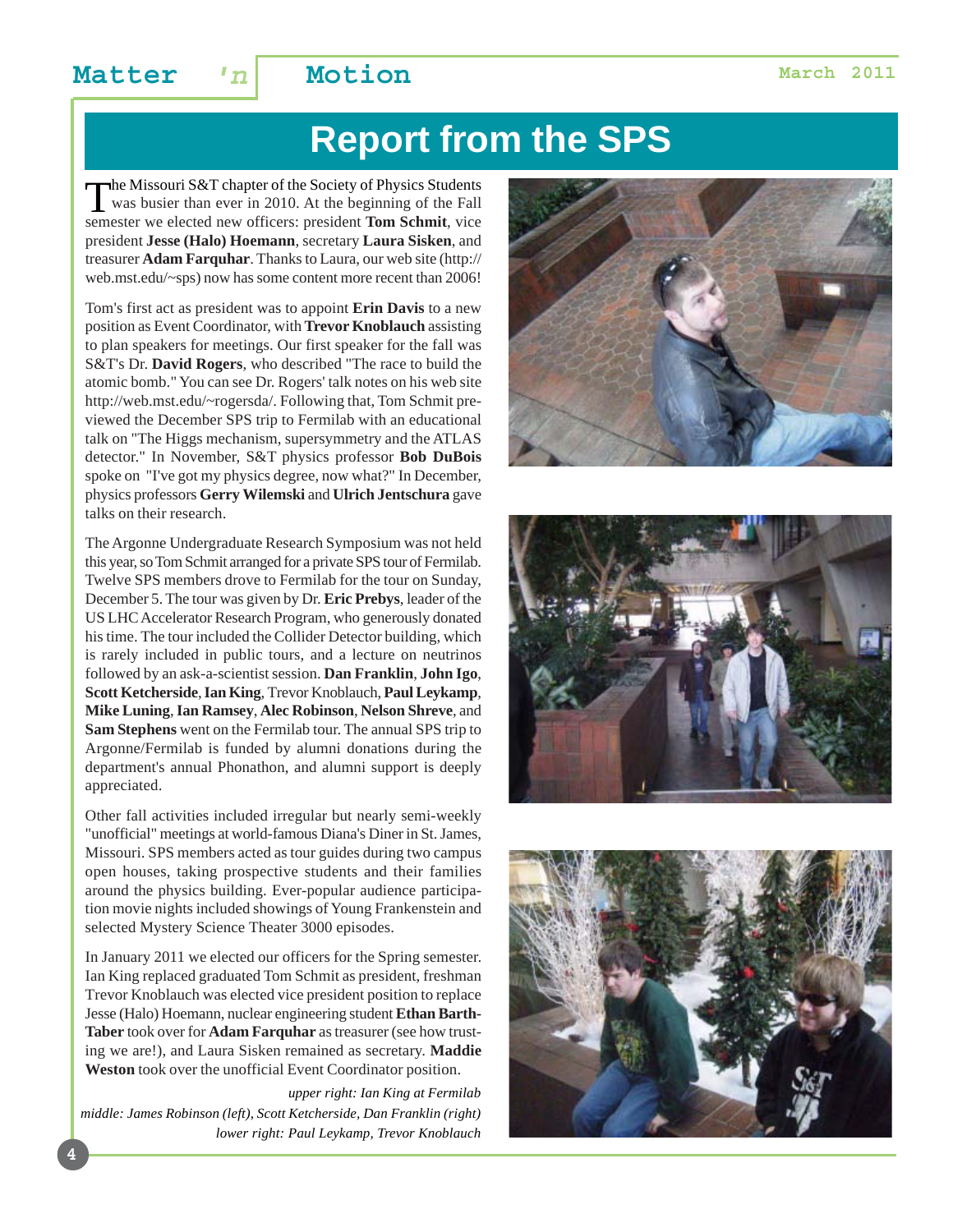### **To Contact S&T Physics**

If you would like to contact us for any reason, you can reach us by phone at **(573) 341-4781** and by e-mail at **physics@mst.edu**. You might also be interested in checking out our web page, *http://physics.mst.edu*.

# **Outstanding GTA's**



*Uttam Chowdhury, Dan Waddill, Adam Upshaw, Sachin Sharma*

This past year we again presented graduate teaching awards<br>to honor the outstanding accomplishments of our graduate teaching assistants. These awards were first initiated for the Fall 2009 semester. This year's awards were for the Spring 2010 and Fall 2010 semesters, and they were determined by a combination of student evaluations and teaching performance assessed by the faculty overseeing the teaching laboratories where most of our graduate teaching assistants teach. The winners for the Spring 2010 semester were **Uttam Chowdhury**, **Sachin Sharma**, and **Adam Upshaw**. For the Fall 2010 semester the winners were **Thusitha Arthanayaka**, **Jonathan Noble**, and Adam Upshaw. Adam is now a three time winner. Congratulations to all the winners for helping to advance the department's commitment to excellence in teaching.



*Dan Waddill with Thusitha Arthanayaka (left) and Jon Noble (right)*

### **Congratulations to S&T's 2010 Physics Degree Recipients!**

### **May 2010**

*Bachelor of Science* Benjamin Roland Bethge Nathan Webster Eloe

*Master of Science*

Elizabeth Ann Black

*Doctor of Philosophy*

Ola Ali Al-Hagan David Raymond Cross Aaron Laforge Daisuke Takeshita Amanda Marie Truong

### **December 2010**

*Bachelor of Science*

Winston Dylan Carr Tyler Fears Emily Marie Holden Alexander Noah Gena Clare Robertson Thomas Michael Schmit

*Master of Science*

Neda Paziresh (August)

*Doctor of Philosophy* Tina Dhekial-Phukan (August)

### **Planned Giving:**

### **Leaving a Legacy to Missouri S&T**

Tany alumni and friends have realized that a future Lgift – one arranged through their will or trust – allows them to give back to their alma mater more than they ever thought possible. With careful planning, charitable estate giving can reduce your estate tax liability or transfer assets to your family at a lower gift tax cost.

Making a planned gift shows your loyalty to Missouri S&T, an institution that played a significant role in shaping your future. For more information about giving a current or planned gift, contact the Office of Development at 1-800-392-4112 or e-mail *giving@mst.edu*.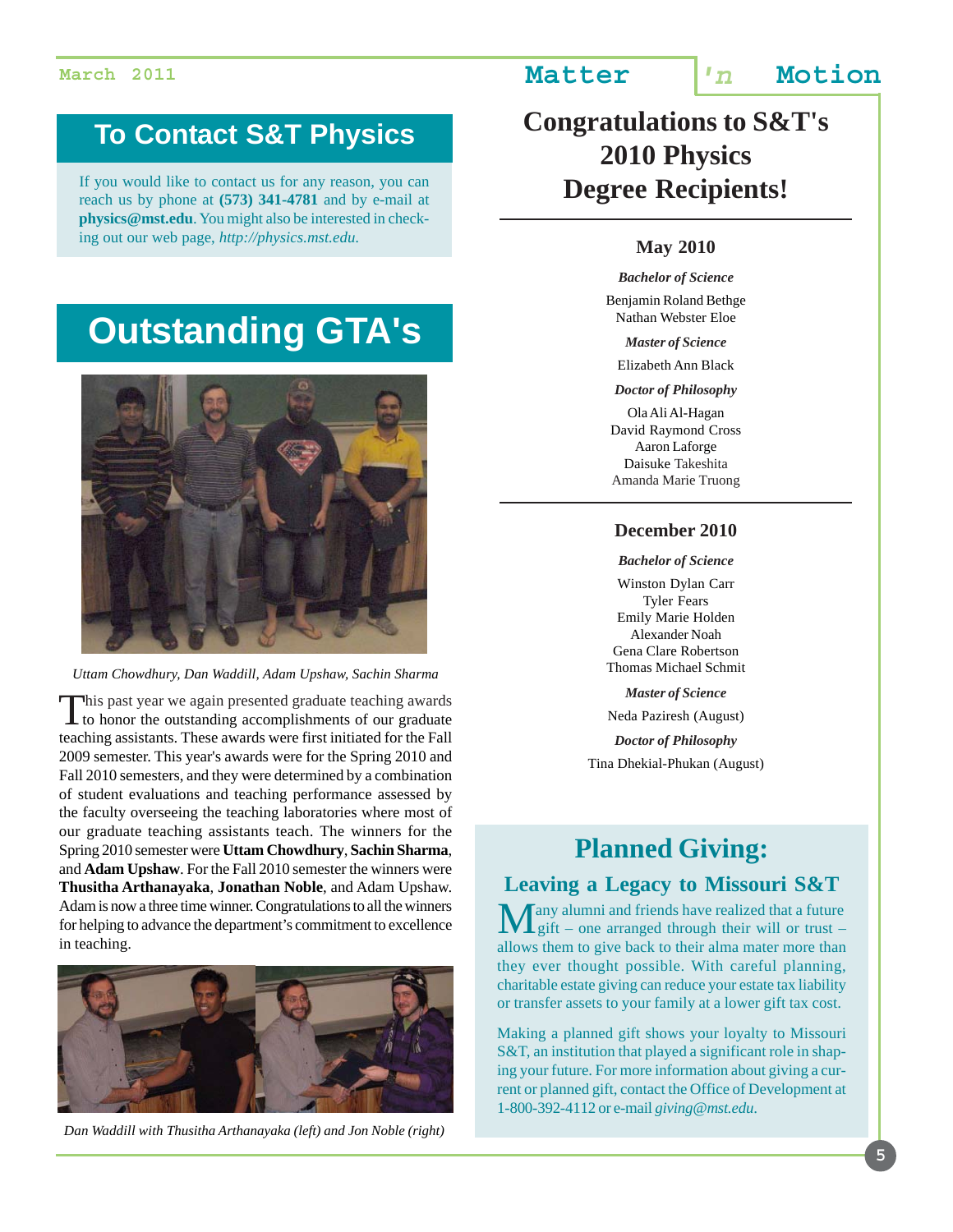### **Matter**  $n \mid$  **Motion Matter March 2011**

# **Vojta Visits Kavli Institute for Theoretical Physics**

In July 2010 Professor Thomas Vojta spent four weeks at the Kavli Institute for Theoretical Physics (KITP). He participated n July 2010 Professor **Thomas Vojta** spent four weeks at the in the "Electron Glasses" program which focused on the out-ofequilibrium properties of strongly disordered interacting quantum systems.

The KITP was launched in 1979 as a national center for theoretical physics under the auspices of the National Science Foundation. Located on the campus of the University of California Santa Barbara and generously supported by the Kavli Foundation, the KITP has become a model for facilitating scientific collaborations that has been widely imitated both by other disciplines and by other countries. Each year, hundreds of theoretical physicists and other scientists come from all over the world for varying periods of time to work on site, to meet with other experts, and to participate in the programs and conferences.

During his visit, Thomas gave a talk on "Ultraslow dynamics in disordered superconducting nanowires" which summarized recent work with graduate student **Chetan Kotabage** and postdoc **Jose Hoyos**. Information on this research can be found in the article "Don't be too thin if you want to be superconducting!" in last year's Matter 'n Motion. As a result of the stimulating discussions with other scientists, Thomas also started working on a new research project dealing with the response of a quantum many-particle system to sudden parameter quenches.

In addition to the scientific activities, the schedule left some time for hiking and rock climbing in the mountains near Santa Barbara, as well as for teaching the resident cat some algebra.



# **Progress at the National Ignition Facility**

**Avid Crandall's presentation about the National Ignition**  Facility at the Frontiers in Physics Colloquium Series in September drew a large audience of both faculty and students from our campus and beyond.

Beginning in the 1960's, a concept called inertial confinement fusion (ICF) has evolved for rapid compression of a small capsule of deuterium and tritium, creating a miniature nuclear explosion in the laboratory as a method of controlled release of fusion nuclear energy. The required physical conditions are both extreme and delicate and have been studied, attempted, and simulated for 50 years. Expectation is high that the first such laboratory, pure fusion ignition event (more fusion energy out of the target than compression energy into it) may be achieved within a year at the 192-laser-beam National Ignition Facility at Livermore, CA.

The physical conditions for "hot spot" ignition inside the "hohlraum" of a fusion target driven "indirectly" by the megajoule laser system were described by Dr. Crandall in his talk. Called both "a star in the laboratory" and "the internal combustion engine of the 21st century," the advent of ignition opens ways to do science and provide industrial energy that are new. In his talk, Dr. Crandall described the progress in adapting this new capability to astrophysical experiments and commercial fusion energy.

Dr. Crandall is Chief Scientist at the National Nuclear Security Administration, U.S. Department of Energy. He advises the Administrator and develops NNSA's "Science and Technology for National Security." His experience spans 16 years of physics research, including research in atomic collisions while a visiting professor at the Physics Department at Missouri S&T (then UMR), and 28 years of science program management. Before becoming Chief Scientist, he served as Director of the Offices of the National Ignition Facility, Inertial Fusion, and Defense Sciences and then as the Assistant Deputy Administrator for Research Development and Simulation . His honors include the Presidential Award of Meritorious Executive within the Senior Executive Service.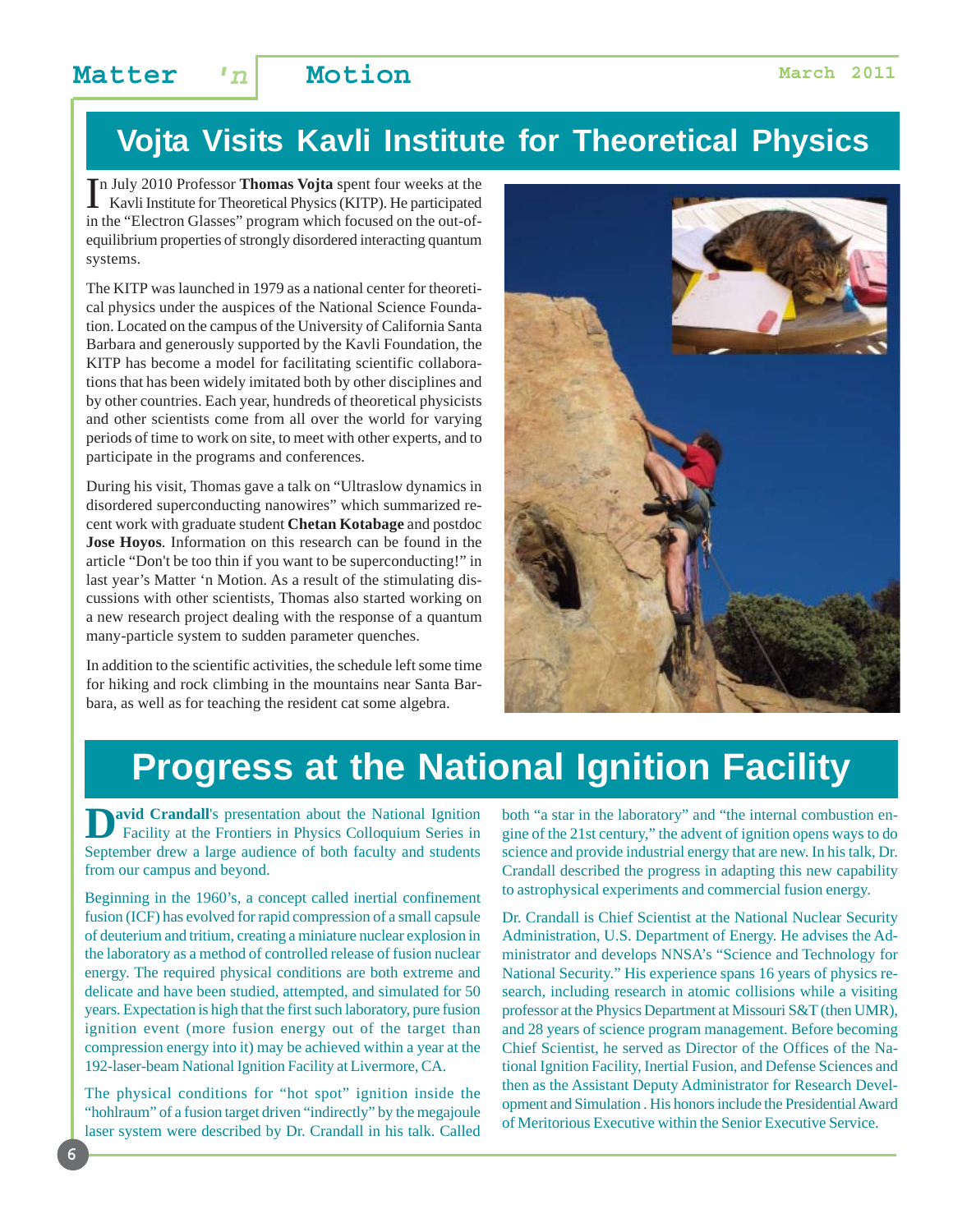### **New Faculty Yew San Hor Alumni Notes**

**Yew San**'s passion for Physics began when he was a child.<br>Fascinated by a magnet shown by his elementary school teacher, he used all his savings to buy the magnet so he could learn how it worked. His curiosity about the little piece of material eventually led him into experimental condensed matter physics.

Yew San earned his MS in Physics from the University of Malaya and his PhD in 2004 from Rutgers. His PhD research was on magnetic phase transitions in chalcogenides, supervisied by **Sang-Wook Cheong**. After graduation, he did a postdoc at Argonne National Lab, working with **John Mitchell** on high pressure, high temperature synthesis and nanomaterial studies. In 2006, he joined **Robert Cava** at Princeton University to work on thermoelectric materials and topological insulators. He joined Missouri S&T as an assistant professor in August 2010.

At Princeton, Yew San managed to grow high quality crystals of bismuth-antimony and bismuth chalcogenides. These crystals are important in the search for topological Hall states and massless Dirac particles, and are predicted to have a spin Hall phase of matter known as a topological insulator. They are also predicted to exhibit three-dimensional Dirac particles, a topic of heightened interest following the Nobel Prize-winning findings in two-dimensional graphene. Ideally, a topological insulator can conduct electricity only on its surface, but not through its interior. A topological insulator with Dirac-like behavior could lead to an interesting phenomenon called the quantum spin Hall effect. Yew San was the first to convert a topological insulator into a superconductor,  $Cu<sub>x</sub>Bi<sub>2</sub>Se<sub>3</sub>$ , which could be a candidate for topological superconductors.

Since the discovery of topological insulators, which may be useful in spintronic devices and quantum computing applications, the field has become one of the hottest in condensed matter physics. Due to material synthesis difficulties, existing topological insulators are bulk conductors, which prevents the detection of the surface Dirac electrons by electrical transport measurements. At S&T, Yew San plans to learn how to grow perfect topological insulator crystals.

Yew San also carried out nanoscience research during his stay at Argonne, where he developed a one-step approach to growing air-stable charge density wave  $NbSe<sub>3</sub>$  nanowires and nanoribbons, and successfully synthesized nanoscale superconductors for the study of vortex physics in low-dimensional structures by converting  $NbSe<sub>3</sub>$  into  $NbSe<sub>2</sub>$  nanowires and nanoribbons.  $NbSe<sub>2</sub>$  is a low-temperature superconductor and is a model system for understanding vortex physics. Investigating its properties in confined geometries will be an extremely interesting research area. Yew San developed a new technique to grow an array of standalone nanowires between two conducting plates for thermoelectric applications. Thermal conductivity, thermopower, and electron transport properties of this nanowire array can be easily measured, and it can be used for industrial thermoelectric applications. Electric-field guided nanowire solar cell fabrication, semiconducting nanowires for optoelectronics, and quantum dot array fabrications will be Yew San's long term projects at S&T.

**Mark Thomason** (MS '06) and his wife **Mary** became proud parents of **Samantha Thomason** on November 24, 2010. She weighed 3 pounds, 11 ounces.

**Dan** (BS '94) and **Kathi Arbini** informed us after receiving the newsletter last year that they have a grandson, **Braedon James Mullane**, born June 2, 2009.

**Caleb Klapp** (MS '08) works for FlightSafety International in Hazelwood, Missouri.

**Jagat Lamsal** (MS '03) recently completed his PhD at Mizzou and is currently a postdoc at Iowa State.

**Sam** (PhD '93) and **Debbie Bross** became proud parents in December 2010. Daughter **Marciana Bross** weighed in at 7 pounds, 5 ounces and was 18 inches long. She joins brother **Atticus** and sister **Livia** in the Bross family.



*Atticus (top), Livia (lower left) and Marcianna (lower right) Bross*

**Tina Dhekial Phukan** (PhD '10) works as a Process Engineer at Intel in Hillsboro, Oregon.

**Aaron LaForge** (PhD '10) is a postdoc at Max Planck Institute for Nuclear Physics in Heidelberg, Germany.

**Elizabeth Black** (PhD '10) has been appointed Science Education Project Director for the Department of Natural and Applied Sciences at Missouri State University in Springfield, Missouri

**Allison Harris** (PhD '09) has accepted a position as Assistant Professor of Physics at Henderson State University in Arkadelphia, Arkansas.

**Jose Hoyos**, who was a postdoc for **Thomas Vojta** in 2006-2007 started a faculty job at the Institute of Physics of São Carlos, which is part of the University of São Paulo at São Carlos.

**7**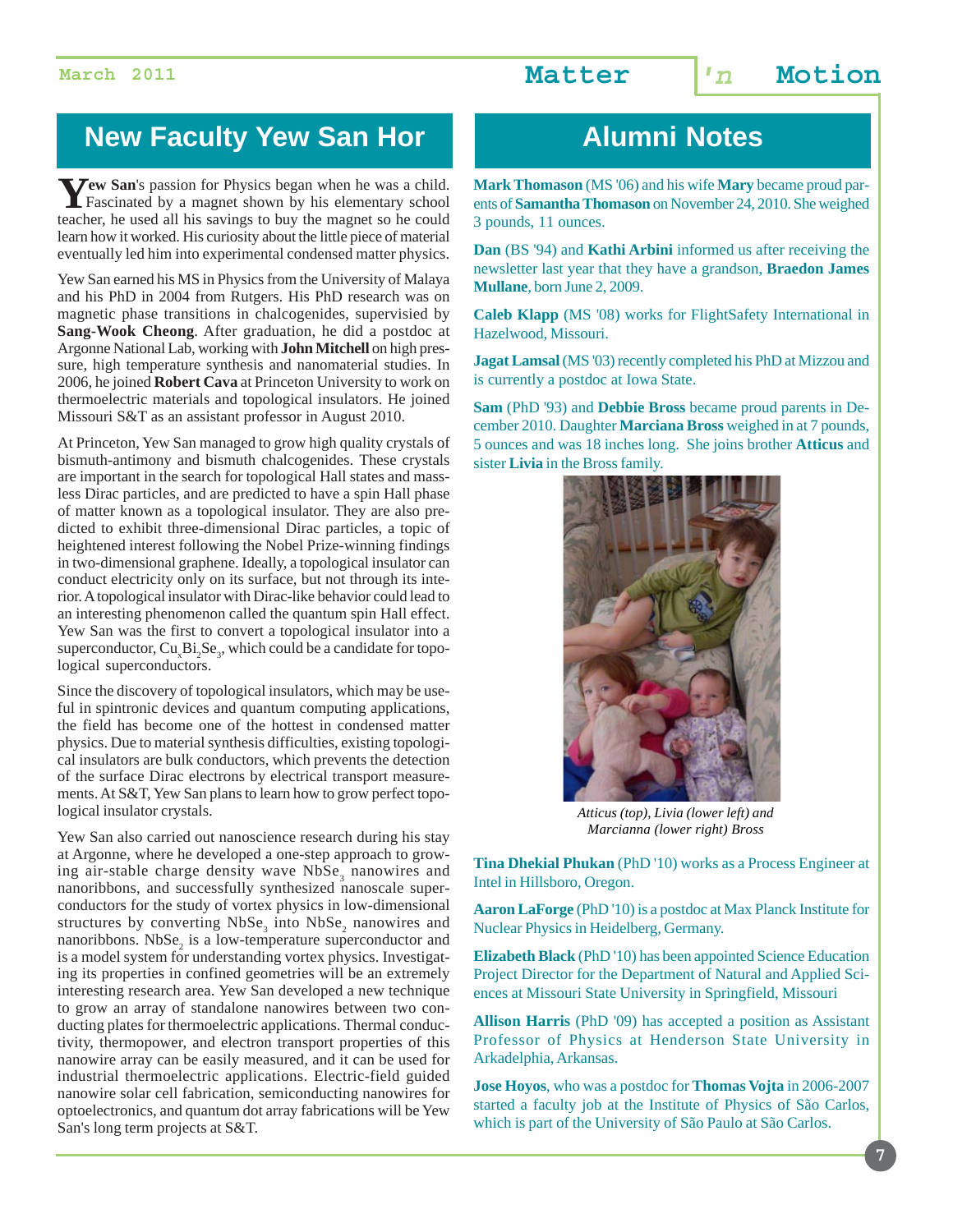### **Matter 'n Motion March 2011**

### **Jentschura and Vojta Receive Faculty Research Awards**

**Ulrich Jentschura** and **Thomas Vojta** were two of only ten Missouri S&T Faculty members to receive a 2010 Faculty Research Award.

This new award was established in 2009 to recognize faculty who have demonstrated excellence in research and scholarship. Awards are given based on the significance of the contributions of the individual in the preceding two years, as well as the long term impact of the individual's research.

Ulrich's work is highlighted on the cover of this edition of Matter 'n Motion, and some of Thomas' work is described in the article on page 6.



**8**

*Ulrich Jentschura*



*Thomas Vojta*

### **Congratulations to 2010 Physics Academic Scholars**

*Students who maintain at least a 3.50 GPA for twelve hours or more of coursework are honored for their outstanding accomplishment by being named Academic Scholars.*

### **Spring Semester 2010**

Ian Denaro, David Dotson, Adam Farquhar, Dan Franklin, Jonathan Gigax, Jesse (Halo) Hoemann, Benjamin Knapp, Kurt Konyalioglu, Amanda Mcbee, Nicholas Parmley, Laura

# **A Visit from the Elves**

Last December the Christmas Elves visited our chairman, **Dan Waddill**, leaving his office a wrapped wonderland.



The images of the two elves have been slightly blurred to protect the "innocent."

Sisken, Kenneth Smith, Christopher Svoboda, Aaron Viets, and Adam Yount.

### **Fall Semester 2010**

Derek Anderson, Katherine Brinker, Winston Carr, Andrew Cudd, David Dotson, Christian Dzurny, Adam Farquhar, Dan Franklin, Ryan Gibbs, Jonathan Gigax, Jesse (Halo) Hoemann, Nicholas Hugenberg, John Igo, Micah Johnston, Stephen Kraus, Amanda Mcbee, Nathan Morris, Rebecca Racer, Ian Ramsey, Gena Robertson, Thomas Schmit, Nelson Shreve, Laura Sisken, Sam Stephens, Dimitar Stoyanov, Jason Summers, Christopher Svoboda, Spencer Templeton, Aaron Viets, Thomas White.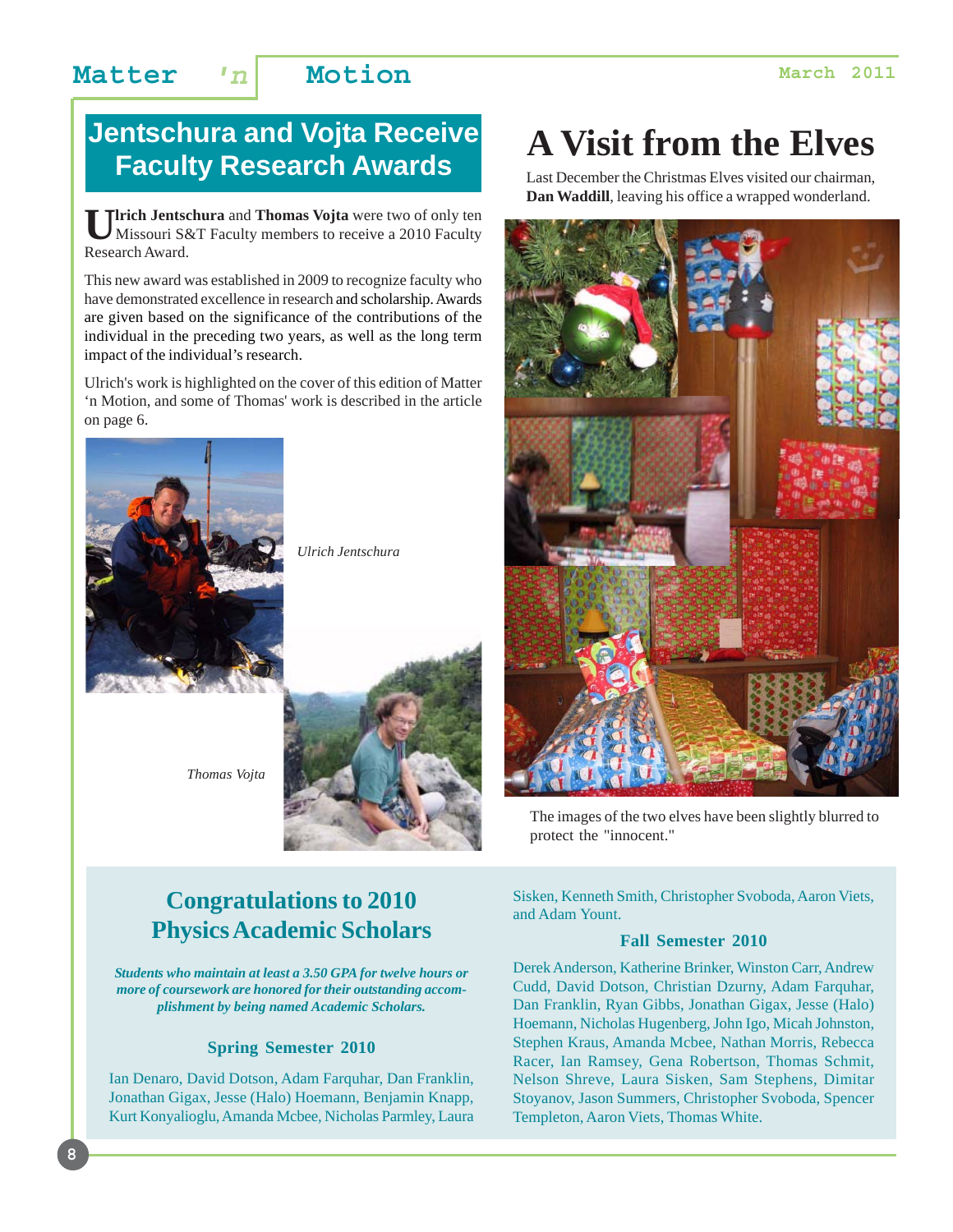# **Supercomputing in Sicily and Chile**

Graduate student **Ben Payne** attended two conferences on Supercomputing last year. Both trips were awarded through National Science Foundation competitions. The first trip was to Sicily to discuss US and European programs for future supercomputers. The challenge in the next few years will be to find a means to increase the size of the largest computers. Current supercomputers are composed of 300,000 normal computers in one building. As this number grows, the amount of electrical power they consume will soon exceed that required by New York City. Also, because computers are not getting faster, memory and communication between components are limiting factors.

The second conference Ben attended was in Valparaiso, Chile. It addressed a new development in supercomputing, the use of video cards (GPUs) in addition to the usual central processor (CPU) for some scientific computation. Using the GPU is complex because CPUs and GPUs normally serve different purposes and are designed differently. Solving a problem by using both a CPU and a GPU with a single program is more difficult, but the time-to-solution is lower.

Ben found both conferences valuable because they gave him an opportunity to hear presentations by experts in the field of supercomputing and to ask questions. Other students from computer science, biology, math, and physics also attended. Their shared interest in scientific computation gave them much to



discuss. The conferences also allowed some time for extracurricular activities (see photo).

# **From Alumnus Mark Herrera**

Greetings from Maryland! In 2008, I closed the<br>
undergraduate chapter of my life at Missouri S&T and ran off to graduate school at the University of Maryland (UMD). After spending time in the trenches as a teaching assistant and surviving the qualifier, I joined the nonlinear dynamics and chaos group at the UMD.

Last April, I was awarded a National Defense Science and Engineering Graduate (NDSEG) Fellowship. The NDSEG Fellowship is a three-year, portable fellowship awarded to students pursuing doctoral degrees in areas of interest to the DoD. The fellowship was a nice surprise, and it's given me the freedom to work on the projects of my choice.

Currently, I'm working on two projects in nonlinear dynamics. In one project, I work closely with experimentalists to study the dynamics of granular materials under strain. Using tools from complex networks and percolation theory, we quantify the intermediate time and length scales of granular flows. I've recently started a new project where I study quantum systems that have chaotic classical analogs. I'm interested in how the inclusion of atom-atom interactions changes the dynamics of these systems.

Life in Maryland is always interesting. The physics department has diverse research interests, there are a number of national labs and research institutes to suit anyone's palate, and DC is a lively place. My wife, **Camille** (a 2009 S&T alumna), and I are always finding new sites to see!

*Mark Herrera at the Maryland Renaissance Festival*

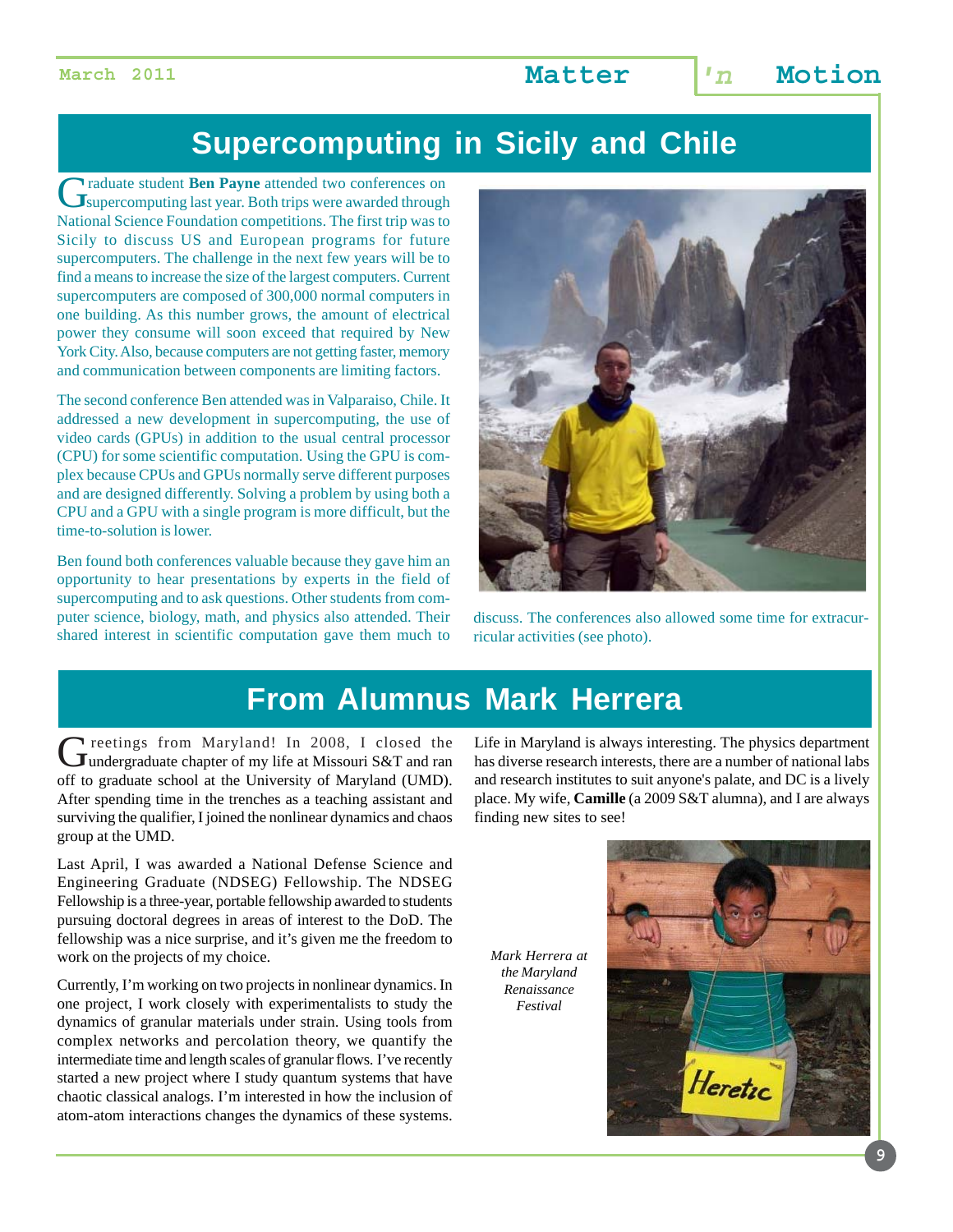# **The Physics Department gratefully acknowledges the support of the following alumni and friends.**

### **Donations over \$100:**

Harro Ackermann Mary Alice Anderson Daniel J Arbini Kenneth E Arnett Mark Jeffery Barnhart Kul Bhasin Lewis K Cappellari James H Carlson Ross O Carnes Carmen Maria Carney Daniel Brian Chitwood Stephen D Christiansen Charles H Church George Martin Dover Kenneth L Dufner Courtney Ryan Feeler Robert G Fuller Thomas K Gaylord Betsy Graef Daryl C Hatfield Jon Mark Holdman Thomas K Holley Robert E Hufft Dennis C Johnson Thomas M Jordan Shella Dawn Keilholz Jerry Kiefer Erika Gabriella Kisvarsanyi James E Lawler Charles C Limbaugh Don Madison Sandra H Magnus Roger E May Thomas J McMahon Luzheng Meng Donald I Meyer Brian G Millburn Michael J Mochel Kevin Daniel Moll David Patrick Moore Charles A Myers Charles W Myles Jon R Nance Charles S Nichols Arthur L Nickless Patrick A Noland Ronald E Olson Donald L Packwood Paul E Parris Jerry L Peacher Wayne Kevin Portwine John Scott Price Donnie W Priest

Frederick H K Rambow Nancy L Ranek John A Reagan Roger L Reagan Donald A Reago Carl T Reichert Frank E Salter Franklin D Schowengerdt Jeffrey Paul Schroeder Robert O Schwenker Dale R Shull Edward N Sickafus Carl B Sigler Bart Wayne Smith Robert T Smith Arthur M Soellner Edward Franklin Stephens Edward E Stepp Curtis Steven Stratman Millard K Underwood Michael A Vietti George D Waddill Jay Andrew Wallmark Terrence R Ward August C Weisler Gerald Wilemski Paul C Yue

### **Donations under \$100:**

Dr. Gregg W. Adams David Allen Akers Jill Renee Akers Barbara H Altman Bruce C Anderson Eugene M Aufdembrink Sandra L Bax Charlotte A Bhasin Gary D Bickel John S Bosnak Laura L Bosnak Mack A Breazeale David K Bross Charles E Byvik Robert E Caldwell James P Canner Christopher Paul Carney John C Carstens Patrick L Cole Vibhakar R Dave Richard H Duncan Kevin B Edwards Suzanna Jo Edwards Alissha Gayle Feeler Robert M Flick

Roger Keith Foehrweiser Matthew Christopher Fritts Julie Anne Gamble Glen R Gettemeyer Harvey C Guinn Stanley S Hansen William E Haymes Carol E Henderson-Kuhn John A Hocken Wayne E Holland Theodore C Huff William M Hughes Jerry G Johnson Harris C Jones John Daniel Jones Mark A Jones Jessica Joy Kerr John V Knopp Terrence A Leigh David R Lewis DeAnn Lewis Patricia Lindgren William A Lindgren Hulen H Luetjen Lina Madison Daniel B Marsh John L McDaniels John W McGuire William Vernon Meyer Steven A Mezines Elizabeth A S Munson William F Munson Charles J Neumann

Lawrence A Newquist Terry Ann Newquist Frank L Ollinger G Suzanne Olson Larry D Oppliger Larry J Peery Matthew Nathan Pritzker Kathy A Rages Rodney O Randoll Donald G Rathbun Emmett R Redd Arthur J Reetz Gary S Sammelmann Richard S Schwentker David Gene Seely Richard H Shields Morgan P Slusher James G Smith Gary E Staats Kenneth B Steinbruegge Kenneth M Stephens Robert M Stovall Bobbie J Thompson John L Thompson Robert E Thurman Terry R Tucker Zu-En Wang James T Willcutt David J Wolters Gary K Woodward Gary G Wooley Wei Zhao

### **Physics Department Acknowledges Corporate Support**

The Physics Department gratefully acknowledges the support of the following corporations:

> 3M Foundation Baker Hughes Foundation Boeing Foundation Chevron Corporation Exelon Corporation General Electric Oracle Corporation Raytheon Company Shell Oil Company Foundation Sun Microsystems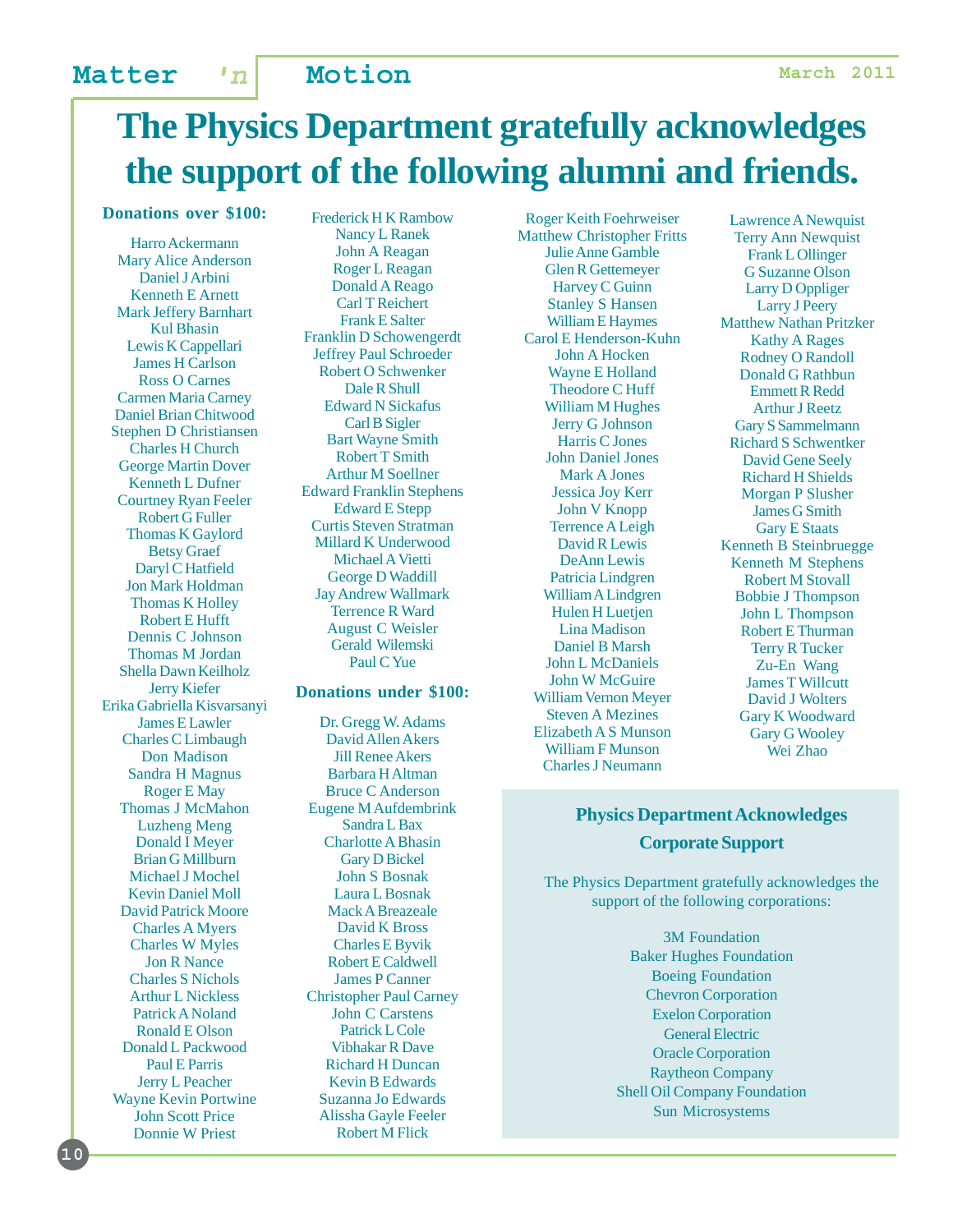

### **Missouri University of Science and Technology Students & Alumni: In Press**

The following journal articles which appeared over the last year feature work by Missouri S&T undergraduate students,<sup>1</sup>  $\blacksquare$  graduate students,<sup>2</sup> or alumni<sup>3</sup> under the supervision of Missouri S&T faculty.

"*Scaled vapor-to-liquid nucleation in a Lennard-Jones system*," Barbara N. Hale and Mark Thomason,3 Phys. Rev. Lett. **105**, 046101 (2010).

"Low-energy symmetric coplanar and symmetric non-coplanar (e,2e) studies from the 3a<sub>1</sub> state of H<sub>2</sub>O," Kate L Nixon, Andrew James Murray, Ola Al-Hagan,3 Don H Madison, and Chuangang Ning, J. Phys. B. **43**, 035201 (2010).

"Electron impact ionization cross sections of  $H_{_2}$  for low energy outgoing electrons from 1 eV to 10 eV," Ola Al-Hagan,<sup>3</sup> A.J. Murray, C. Kaiser, J. Colgan, and D.H. Madison, Phys. Rev A **81**, 030701(R) ( 2010).

"The distorted wave Born approach for calculating electron-impact ionization of molecules," D.H. Madison and O. Al-Hagan,<sup>3</sup> Journal of Atomic, Molecular, and Optical Physics **2010**, 367180 (2010).

"*Search for interference effects in electron impact ionization of aligned hydrogen molecules*," Arne Senftleben, Thomas Pflueger, Xueguang Ren, Ola Al-Hagan,<sup>3</sup> Bennaceur Najjari, Don Madison, Alexander Dorn and Joachim Ullrich, J. Phys. B 43 FTC, 081002 (2010). An IOP select paper and selected by the editors to be included in J. Phys. B highlights from 2010.

"*Three-dimensional cross sections for electron impact ionization of atoms and molecules*," X. Ren, A. Senftleben, T. Pflüger, M. Holzwarth, A. Dorn, K. Bartschat, I. Bray, V.D. Fursa, J. Colgan, M.S. Pindzola, O. Al-Hagan,3 D. H. Madison, J. Ullrich, J. Phys.: Conf. Ser. **212**, 012003 (2010).

"Recent theoretical progress in treating electron impact ionization of molecules," Ola Al-Hagan,<sup>3</sup> Chuangang Ning, Kate Nixon, Andrew Murray, Christopher Colyer, Mark Stevenson, Birgit Lohmann and Don Madison, J. Phys.: Conf. Ser. **212** 012004 (2010).

"Five-fold differential cross sections for ground-state ionization of aligned H<sub>2</sub> by electron impact," Arne Senftleben, Ola Al-Hagan,<sup>3</sup> Thomas Pflueger, Xueguang Ren, Don Madison, Alexander Dorn and Joachim Ullrich, J. Chem. Phys. **133**, 044302 (2010).

"*Theoretical fully differential cross sections for double charge transfer collisions*," A.L. Harris,3 J.L. Peacher, and D.H. Madison, Phys. Rev. A **82**, 022714 (2010).

"*Tracing multiple scattering patterns in absolute (e,2e) cross sections for H2 and He over 4pi solid angle,*" X. Ren, A. Senftleben, T. Pflüger, A. Dorn, J. Colgan, M.S. Pindzola, O. Al-Hagan,<sup>3</sup> D.H. Madison, I. Bray, D.V. Fursa, and J. Ullrich, Phys. Rev. A 82, 032712 (2010)

"*Dynamical (e, 2e) studies using tetrahydrofuran as a DNA analogue*," C J Colyer, S M Bellm, B Lohmann, G F Hanne, O Al-Hagan,3 D H Madison and C G Ning, Journal of Chemical Physics **133**, 124302 (2010)

"Phase transitions of the generalized contact process with two absorbing states," M.Y. Lee<sup>2</sup> and T. Vojta, Phys. Rev. E 81, 061128 (2010).

"Investigations of mode coupling in optical fibers with controlled volume disorder," N. P. Puente, E.I. Chaikina, S. Herath<sup>2</sup> and A. Yamilov, SPIE Proceedings: Specialty Optical Fibers and Their Applications **7839**, 78391O-1 (2010).

"Classification of regimes of wave transport in quasi-one-dimensional non-conservative random media," A. Yamilov and B. Payne,<sup>2</sup> J. Mod. Opt. **57**, 1916 (2010).

"*Relation between transmission and energy stored in random media with gain*," B. Payne,2 J. Andreasen, H. Cao, and A. Yamilov, Phys. Rev. B **82**, 104204 (2010).

"Anderson localization as position-dependent diffusion in disordered waveguides," B. Payne,<sup>2</sup> A. Yamilov, S. E. Skipetrov, Phys. Rev. **B** 82, 024205 (2010).

"Dual-periodic photonic crystal structures," A. Yamilov and M. Herrera,<sup>3</sup> in *Recent Optical and Photonic Technologies*, edited by Ki Young Kim, INTEH, (2010) ISBN 978-953-7619-71-8.

"Double differential spectra of scattered protons in ionization of atomic hydrogen," M. Schulz, A.C. Laforge,<sup>2</sup> K.N. Egodapitiya,<sup>2</sup> J.S. Alexander,<sup>3</sup> A. Hasan, M.F. Ciappina, A.C. Roy, R. Dey, A. Samolov, and A.L. Godunov, Phys. Rev. A**81**, 052705 (2010)

"Scattering angle dependence of double differential cross sections for fragmentation of H<sub>2</sub> by proton impact," K.N. Egodapitiya,<sup>2</sup> S. Sharma,<sup>2</sup> A.C. Laforge,<sup>2</sup> and M. Schulz, Phys. Rev. A83, 012709 (2011).

"Kinematically complete experiment on ionization of atomic hydrogen by proton impact," A. Laforge,<sup>2</sup> invited conference talk, 63rd Annual Gaseous Electronics Conference, Paris, France (2010).

"Three-body dynamics in ionization of atomic hydrogen by proton impact" (Ph.D. project of K.N. Egodapitiya<sup>2</sup>), M. Schulz, invited conference talk, International Conference on Many Particle Spectroscopy of Atoms, Molecules, Clusters, and Surfaces, Sendai, Japan, 2010.

"*Nucleation rates of methanol using the SAFT-0 equation of state*," A. Obeidat,<sup>3</sup> M. Gharaibeh, H. Ghanem, F. Hrahsheh,<sup>2</sup> N. Al-Zoubi, and G. Wilemski, Chem. Phys. Chem., **11**, 3987 (2010). Invited paper for special atmospheric chemistry issue.

"Structural and magnetic Properties of La<sub>0.7</sub>Sr<sub>0.3</sub>Mn<sub>1-x</sub>Cr<sub>x</sub>O<sub>3</sub>(x<0.5)," T. F. Creel,<sup>2</sup> J.B. Yang, M. Kahveci, J. Lamsal,<sup>3</sup> S. K. Malik, S.A. Quezado, O. A. Pringle, W. B. Yelon, and W. J. James, IEEE Trans. Magn. **46**, 1832 (2010).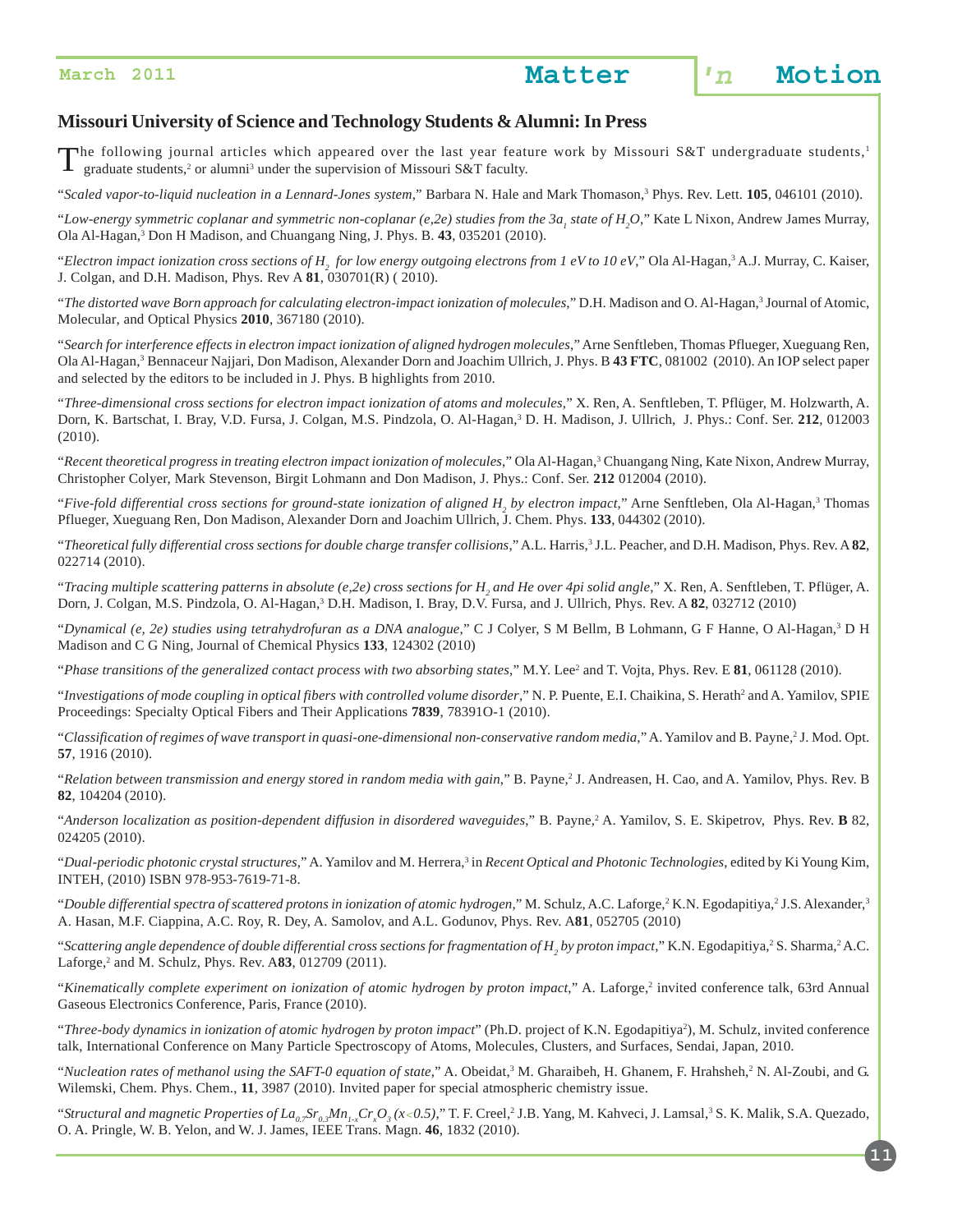# **DuBois Spends Sabbatical Year in Germany**

My saga began in August of 2009 when I boarded a plane<br>to Frankfurt, Germany. For the next year, my wife and I lived in Darmstadt, a university city of about 150,000 located a half hour south of Frankfurt, and I worked at the GSI Helmholzzentrum für Schwerionenforschung, located in a forest just north of Darmstadt. GSI, one of the largest German national research laboratories, is a "large accelerator laboratory." Accelerators and storage rings are used to accelerate heavy ions up to almost the speed of light. The ion beams, anything from protons to bare uranium, are then used to study atomic, nuclear, plasma, and biological processes. During my sabbatical, I was a guest professor at the Extreme Matter Institute, EMMI, and in the Atomic Physics section at GSI plus was a Fulbright Professor at the University of Heidelberg.

The group I worked with uses few-electron heavy ions (typically uranium where all but 1,2 or 3 electrons have been removed) to study atomic structure and dynamics. In such ions, the remaining electrons are subject to extremely intense electric fields that are thousands of times larger than those produced by the most powerful lasers that exist. By measuring the x-rays which are emitted when K-shell electrons are excited or ionized, information about how the atomic structure and dynamics are influenced by these high fields is obtained. The experiments employ unique techniques such as storage rings where the beam circulates and is "reused" as it passes through the target a million times a second, gas jet targets where the gas comes out as liquid droplets, position sensitive diamond detectors for the ion beams plus position sensitive x-ray detectors capable of providing polarization information. An upcoming experiment, which I designed during the year, will combine these techniques to measure K-shell excitation when the ion is extremely close as it passes the target nucleus. For this experiment we will use 3 electron gold ions traveling at about 40% the speed of light.

Sabbatical leaves are not just work; they also provide many learning and travel opportunities. During the year, my wife and I were in Berlin, where I helped in the Fulbright selection process for German graduate students coming to the USA, and we viewed some of the special exhibits celebrating the  $20<sup>th</sup>$  anniversary of German reunion. A visit to a lab located near the eastern end of Hungary let us experience the Christmas market and sights of Budapest. A visit to a lab just north of Rome gave us the opportunity to see some of the city and spend a few days enjoying the artwork of Florence. A trip to Aarhus, Denmark, where we lived for  $1+$  years in the late 70's, let us relive memories plus visit some friends we had not seen for a long time. These trips, plus meetings/workshops in Austria and Eisenach, Germany, a vacation to Istanbul, plus exploring Germany with family and friends provided many more insights into European culture, food, and politics. Other fun times included bike tours along the Danube and Rhine rivers, watching the World Cup games on large viewing screens set up in the market square of Darmstadt, and standing in the cold watching the Carnival parades. Another lasting memory is a year without a car and using bicycles and trains for transportation. This taught us that 15 km isn't too far to go on bike for cake and that neither rain, cold weather, or snow on the ground is a valid reason for staying home.

In August, we returned home full of many enjoyable memories plus a long list of new friends.



*Bob and Kay DuBois*

### **Phonathon 2011**

Mark your calendars! On April 6, 7, 10, 11, and 12 this year<br>a dedicated group of our students will be calling to ask<br>for your essistance. With now scholarships made possible by for your assistance. With new scholarships made possible by past phonathon donations the department has been able to grow the combined undergraduate and graduate enrollment to nearly 100. Every dollar you can give for scholarships and graduate fellowships will greatly assist the department in its aggressive recruitment plan, and will be greatly appreciated. In addition, in this time of shrinking state support for higher education our department, along with all academic units, are more reliant

than ever upon the generosity of our alumni to continue to provide the outstanding education we are known for. Your continued support will also allow us to maintain instructional supplies and resources in our classes, and support the efforts of our outstanding faculty and students.

A total of 168 alumni and other donors committed \$30,119 in donations to the MSM-UMR-Missouri S&T Physics Department last year. Last year's fundraising Phonathon raised \$14,949 with an average gift of \$114 from 131 donors. The department greatly appreciates your generosity, which helps to support scholarships and student activities like the Society of Physics Students.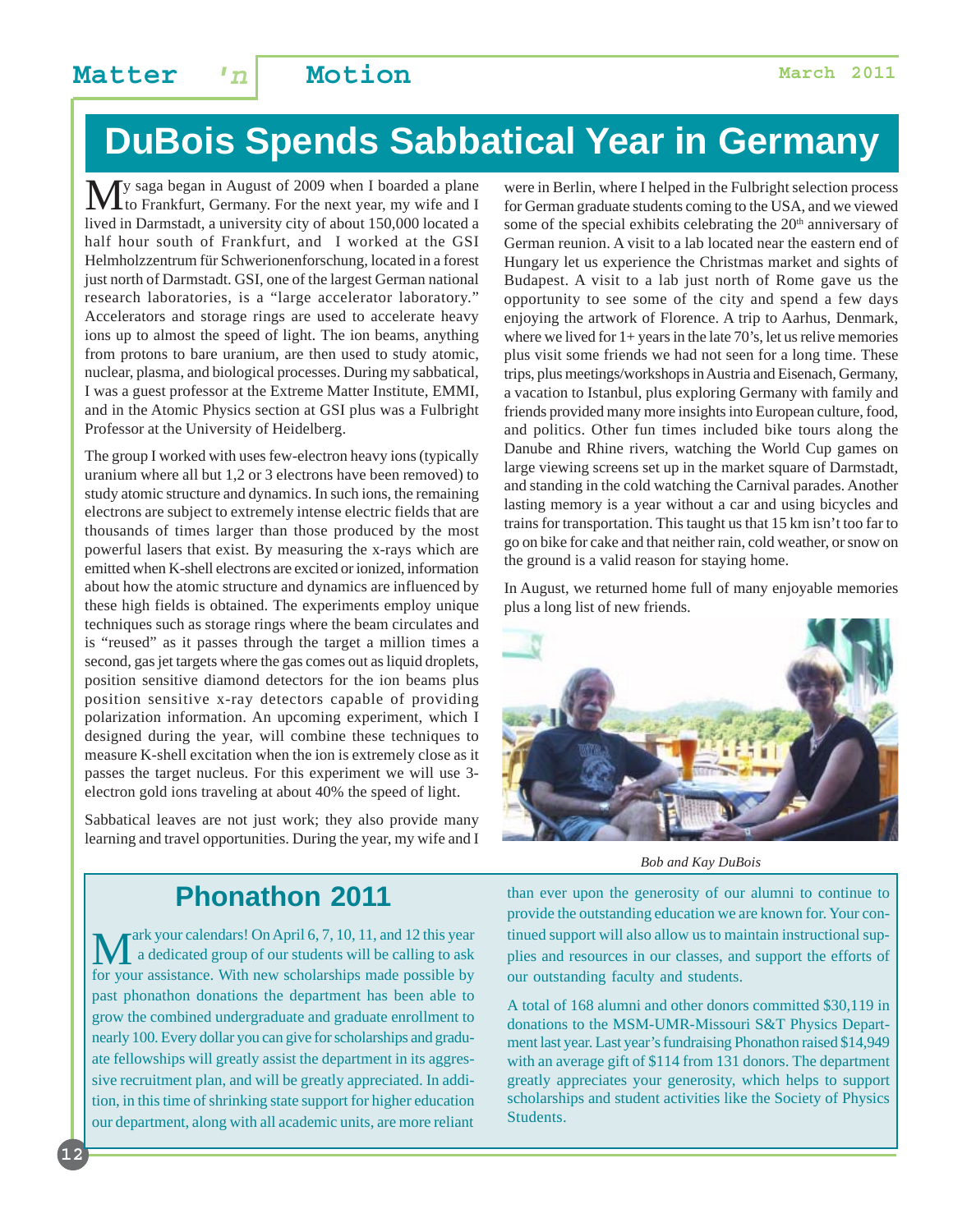# **Frontiers in Physics Colloquium Series**

The 2010 *Frontiers in Physics Colloquium Series* began in January with our own **Thomas Vojta** describing "*Cluster computing in the Missouri S&T Physics Department*" and the official opening of the Pegasus II and Gryphon clusters. The Gryphon Cluster was made available to all students at the department, as described in the cover article of the 2010 Physics Newsletter. The series continued with **Joshua Rovey** from the S&T department of Aerospace Engineering speaking about the future direction of advanced space propulsion research in "*Missouri S&T deep space propulsion systems*."

In February, **Ralf Wessel** from Washington University at St. Louis presented results from cutting-edge research on visual pathways in reptiles and birds with a talk "*Vision with neural microcircuits*." The rest of February and March saw five presentations by the prospective candidates as a part of the faculty search in experimental condensed matter physics conducted by the department. Our newest faculty member, **Yew San Hor**, is pictured to the right and profiled in an article on page 7.

In April, **James Vary** from Iowa State University outlined recent theoretical and computational progress in nuclear theory with "*Building bridges from quarks to the cosmos*." **Timothy Kaiser**, a 1981 graduate of our department who is now at Colorado School of Mines gave

an inspirational talk "*Consider an ojive cow...*," in which he described how his physics degree helped him throughout his career. Tim obtained his BS in Physics while working for Dr. **Ed Hale**. Also in April, the department held the Thirty-Ninth Annual **Harold Q Fuller** Prize Colloquium, This year the competitors gave talks instead of posters. Details of the Fuller competition appear in a separate article on page 15. Our spring series concluded in May with a presentation by **Alexander Godunov** from Old Dominion University on "*Correlated electron motion in helium and the collective effects of plutonium sputtering*."

The colloquium series resumed in the fall with twelve colloqia in a variety of subfields of physics. First up in September was **David Crandall** from National Nuclear Security Administration who discussed "*Progress at the National Ignition Facility*." David's talk is described in the article on page 6 of this newsletter. **Jonathan Sapirstein** from the University of Notre Dame talked about a recent controversy "*What is the size of the proton*?" Next, our own **Bob DuBois** made a presentation "*Scientific and personal benefits and experiences associated with a sabbatical leave*," in which he detailed his experiences during his recent sabbatical to Germany where he was a Fulbright Fellow at the Ruprecht-Karls-Universität Heidelberg and a guest professor at the Extreme Matter Institute at the GSI Helmholzzentrum für



Schwerionforschung in Darmstadt. Bob's sabbatical is described in a separate article on page 12. Also in September, **Haeyeon Yang** from Utah State University presented "*Guided assembly of nanodots through selective heating*." Our 2010 homecoming speaker was **Junfang Gao**, who received his PhD in atomic and molecular physics from our department in 2006. Now at the Central Care Cancer Center, he spoke about "*Radiation therapy for cancer treatment and the potential use of nanoparticles*."

In October, **Richard Dawes**, a new faculty member from S&T's chemistry department, described "*Automated construction of ab initio potential energy surfaces for spectroscopy and dynamics applications*." Continuing a tradition, the department celebrated the awarding of the 2010 Nobel Prizes with lectures by our own Thomas Vojta and Yew San Hor with "*Flat carbon: the 2010 Nobel Prize in physics*." Next up was **John F. Mitchell** from Argonne National Laboratory who talked on "*Crystal synthesis of complex oxides, or how to help out your friendly neighborhood physicist*."

November began with S&T's chemistry professor **Nicholas Leventis** describing "*Assemblies of nanoparticles as 3D scaffolds for new materials*." **Mark Havey** from Old Dominion University made a presentation on how ultracold atomic gases are presently being used to study a wide range of condensed matter phenomena with "*Disorderly conduct in ultracold atomic gases*." The third talk in November, "*When the good old superconductors go nano*," was given by **Nayana Shah** from University of Cincinnati. In December our colloquium series concluded with the Seventeenth Annual **Laird D. Schearer** Prize Colloquium, which saw four presentations by the finalists. Details are in the article on page 14 of this newsletter.



*David Crandall*

**13**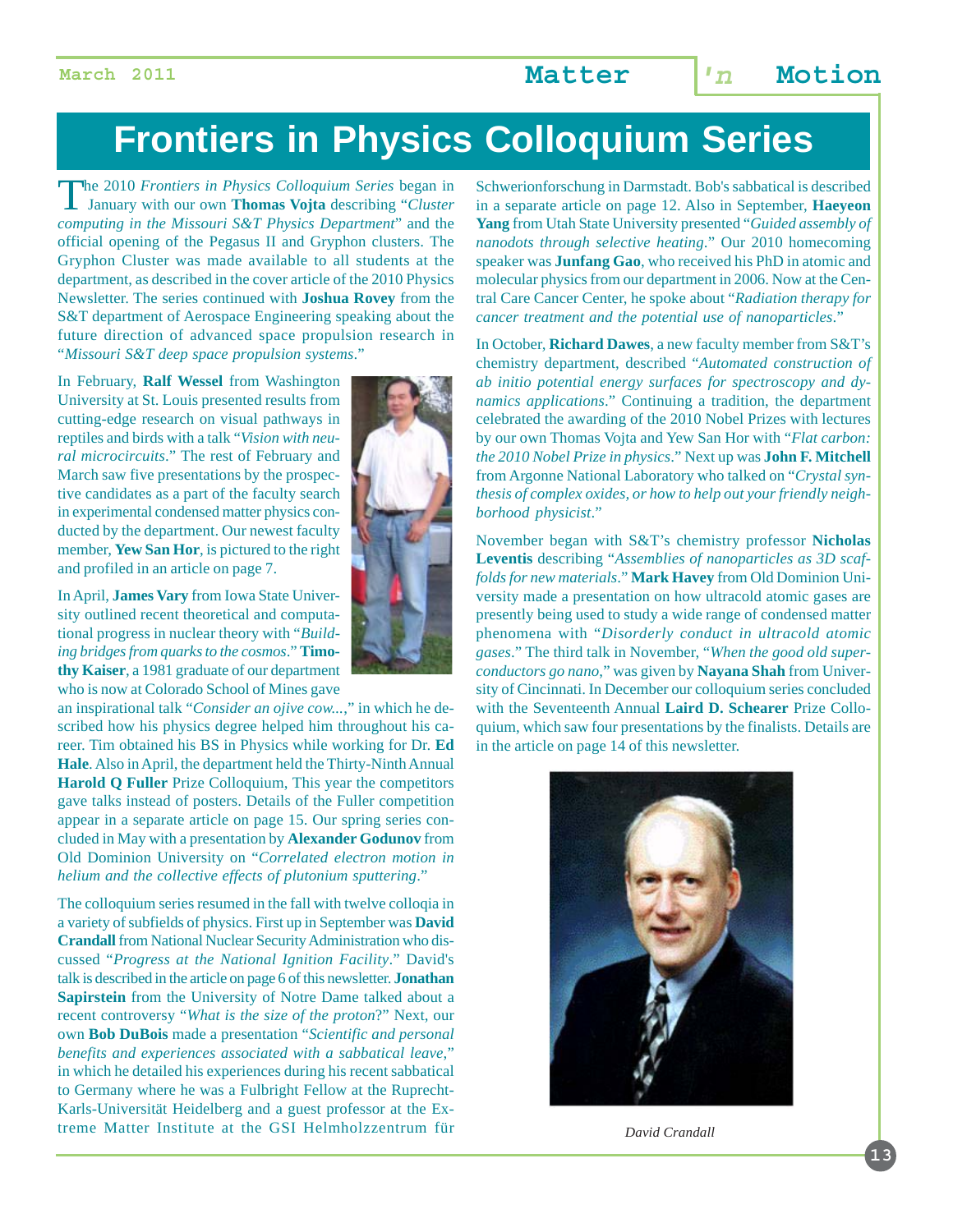### **Matter 'n Motion March 2011**

# **17th Annual Schearer Prize Competition**

The Seventeenth Annual *Laird D. Schearer Competition for Graduate Research*, established by the family of Dr. **Laird D. Schearer** to recognize research performed by a graduate student, was held on December 2, 2010. Four students submitted applications for the competition. The applications consisted a short description of their research, copies and lists of any publications and presentations they have made, plus a résumé. Based on these applications, the judges, Professors **Barbara Hale**, **Yew San Hor**, and committee chair **Bob DuBois**, selected four finalists who gave oral presentations of their work in a departmental colloquium.

The 2010 finalists were **Uttam Chowdhury**, advised by Professors **Don Madison** and **Jerry Peacher**, **Benedikt Wundt**, advised by Professor **Ulrich Jentschura, Kisra Egodapitiya**, advised by Professor **Michael Schulz**, and **Ben Payne**, advised by Professor **Alexey Yamilov**. During the colloquium on December 2, Mr. Chowdhury spoke about "*Fully differential and double differential cross sections for single ionization of H2 by 75 keV proton impact,*" Mr. Wundt discussed *"Quantum Electrodynamics and Fundamental Constants,*" Mr. Egodapitiya talked on "*Manipulating atomic fragmentation processes by controlling the projectile coherence,*" and Mr. Payne presented "*Mapping aperiodic Thue-Morse media onto the Anderson tightbinding model.*" All students gave excellent talks. First place and a \$500 prize was awarded to Mr. Wundt, while the other three candidates were each recognized with a second place award and a \$200 prize.

### **Come Back for Homecoming**

The Missouri S&T Physics Department warmly invites you to return to Rolla for **S&T Homecoming 2011** on **October 7-8, 2011**. On Friday afternoon, October 7, the department will hold an open house and special programs for its alumni and friends. Tours of laboratories and educational facilities will be offered and there will be opportunities for interaction with current Missouri S&T physics students. Come see what we have done since you received your degree.

In keeping with a long-standing tradition, an S&T alum will deliver the Homecoming 2011 Physics Colloquium at 4 PM. on Friday, October 7. Later that evening, Professors **Ed** and **Barbara Hale** will host a homecoming reception in their lovely home. Contact us at **physics@mst.edu** for specific information about physics department activities, or **alumni@mst.edu** for general homecoming information. Come home to your college roots, and help us celebrate our past as UMR, even as we work to shape our future as Missouri S&T!

The cash awards were made possible by the generous donations of the Schearer family. Following the presentations, the finalists and numerous faculty members had a relaxing dinner at a local restaurant.

### **From Schearer Prize Winner Benedikt Wundt**

 $\prod$  am very honored to be awarded the  $17<sup>th</sup>$  Annual Schearer Prize and thankful for this opportunity for the graduate students in Tam very honored to be awarded the 17<sup>th</sup> Annual Schearer Prize the Physics department to present their research. Foremost, I want to thank my advisor Dr. **Ulrich Jentschura** for all his help and insight in my research and in many other things. I would like to thank the members of this year's Schearer Prize committee, Drs. **Robert DuBois**, **Barbara Hale** and **Yew San Ho**r for awarding me this honor. I also would like to thank my friends and fellow finalists **Uttam Chowdhury**, **Ben Payne** and **Kisra Egodapitiya** for their help in our practice sessions and for their excellent and intriguing talks.

After I came to Rolla following my advisor in July of 2009, I have come to like the Department and I have met many friends here. This and my advisor are the reasons that after I defended my thesis in December of 2010, I will be staying in the Department as a Postdoc until the end of this year and continue working with Dr. Ulrich Jentschura on new projects.

My presentation was about my research in bound states in Quantum Electrodynamics (QED). With calculation of the effects from QED on highly excited bound states, which we carried out, it becomes possible to make very precise theoretical predictions for transition frequency between highly-excited states in oneelectron ions. A comparison of these predictions with experimental measurements, which are currently being pursued at NIST, can allow to improve the accuracy of the Rydberg constant.

> *Benedikt Wundt*

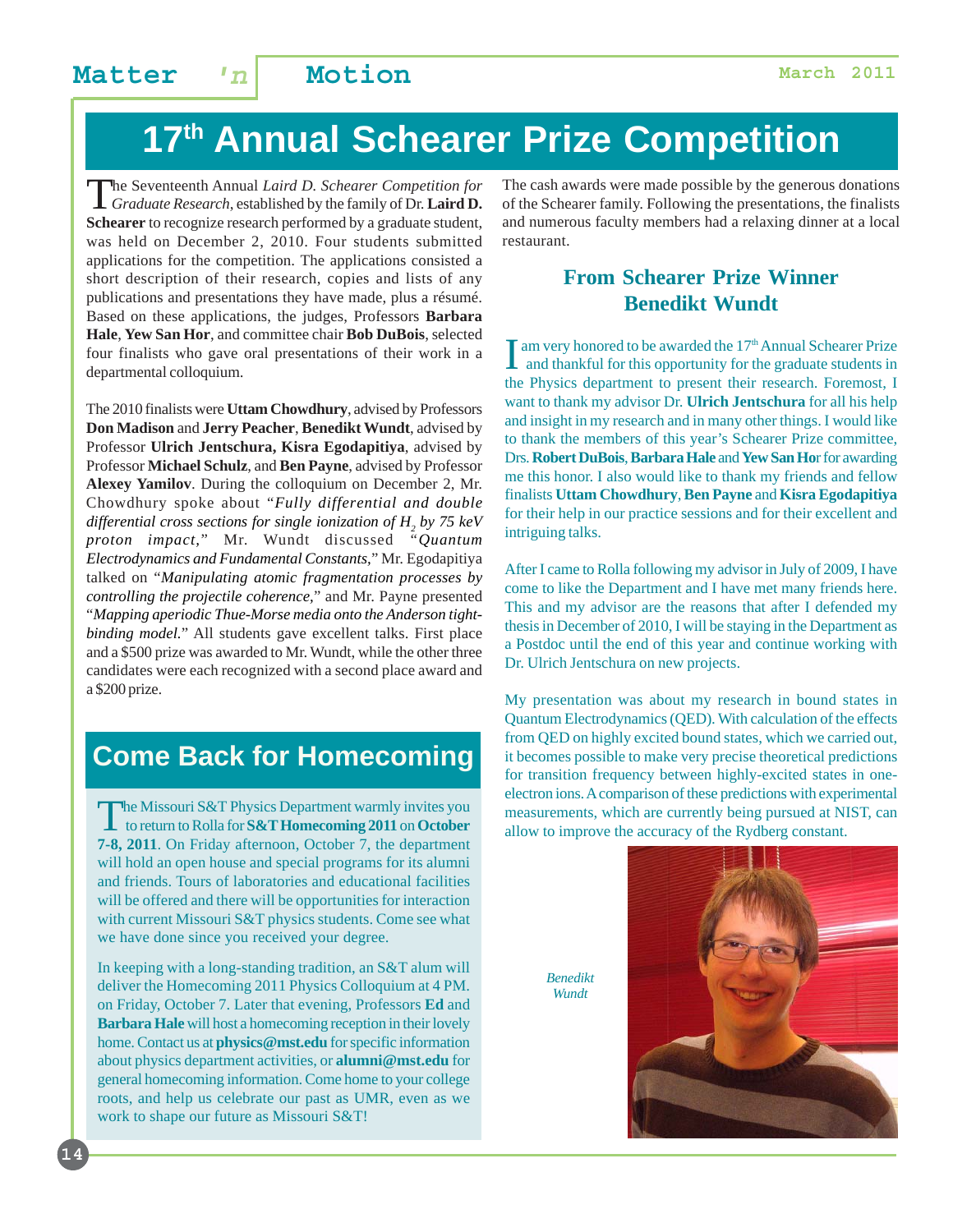# **39<sup>th</sup> Annual Fuller Faculty Notes Research Seminar**

The 39th annual **Harold Q Fuller** Undergraduate Research Seminar was held on April 29, 2010. This competition promotes participation of undergraduates in research both in the department and in summer intern projects. This year's participants were **Thomas Schmit**, "*Determining missing transverse energy in the ATLAS detector*," advised by Drs. **Vivek Jain and Daria**



*Tom Schmit*

**Zieminske**, carried out at Indiana University-Bloomington; and **Winston Carr** and **Laura Sisken**, "*Simulations of wave-front shaping in light propagation through disordered medium*," advised by Dr. **Alexey Yamilov,** performed at Missouri University of Science and Technology.

*Right: Winston Carr (at the 2010 Christmas party)*





*Left: John Schmitt and Laura Sisken*

**Michael Schulz** and **Bob DuBois** received a major new National Science Foundation grant "*Few-body dynamics of ionization process induced by particles and anti-particles*."

**Don Madison**'s article "*Search for interference effects in electron impact ionization of aligned hydrogen molecules*" has been chosen by J. Phys. B as one of the 2010 Highlights that showcase some of the most exciting research published in Journal of Physics B: Atomic, Molecular and Optical Physics that year.

**Ulrich Jentschura**'s article "*Generation of high-energy photons with large orbital angular momentum by Compton backscattering*" was chosen for the cover of Physical Review Letters Volume 106, Issue 1. His research is being supported by the NSF, the Missouri Research Board, and the National Institute of Standards and Technology. Read more about Ulrich's accomplishments in the cover story on page 1.

**Don Hagen** and CASL (Cloud and Aerosol Sciences Laboratory) received a \$670K award from the FAA to do experiments to define the measurement techniques that will be written into the Aerospace Recommended Practice document that specifies how emissions measurements are done during new jet engine certification. This study involves both laboratory and field measurement work, and is being closely watched by jet engine manufacturing companies, NASA, FAA, and EPA.

**Gerry Wilemski** received a major new National Science Foundation Award for "*Collaborative research: fundamental studies of water-hydrocarbon condensation*." The grant was awarded under the Grant Opportunities for Academic Liaison with Industry initiative and represents a collaboration between Missouri S&T, the Ohio State University, and a Dutch company called Twister BV.

In early 2010, Gerry ruptured his quadriceps tendon while on his daily run. Despite the fact that the injury left the lower part of his leg uncontrollably dangling like a floppy noodle, Gerry is proud to report that he didn't miss a single class!

Bob DuBois received a Fulbright award last year. Read more about it in the article on his sabbatical, on page 12.

**Ron Bieniek** and **Allan Pringle** are co-PI's on "*Science education and quantitative literacy: an integrated, inquiry-based approach*," which was funded in 2010 for the eighth year in a row by the Missouri Department of Higher Education.

Don Hagen received a NASA award for playing a major role in a jet engine emissions measurement campaign, project AAFEX (Alternative Aviation Fuel Experiment). The award was for "*outstanding achievement in establishing the impact of synthetic fuels on commercial aircraft engine and auxiliary power unit performance and pollutant emissions*." A follow-up campaign is planned for March 2011 at Palmdale, CA. Emissions will be measured on CFM56 engines on a DC-8 aircraft, with a focus on emissions from synthetic fuels.

**Greg Story** won a 2010 Outstanding Teaching Award, and **Dan Waddill** and **Paul Parris** received 2010 Letters of Commendation for their excellence in teaching.